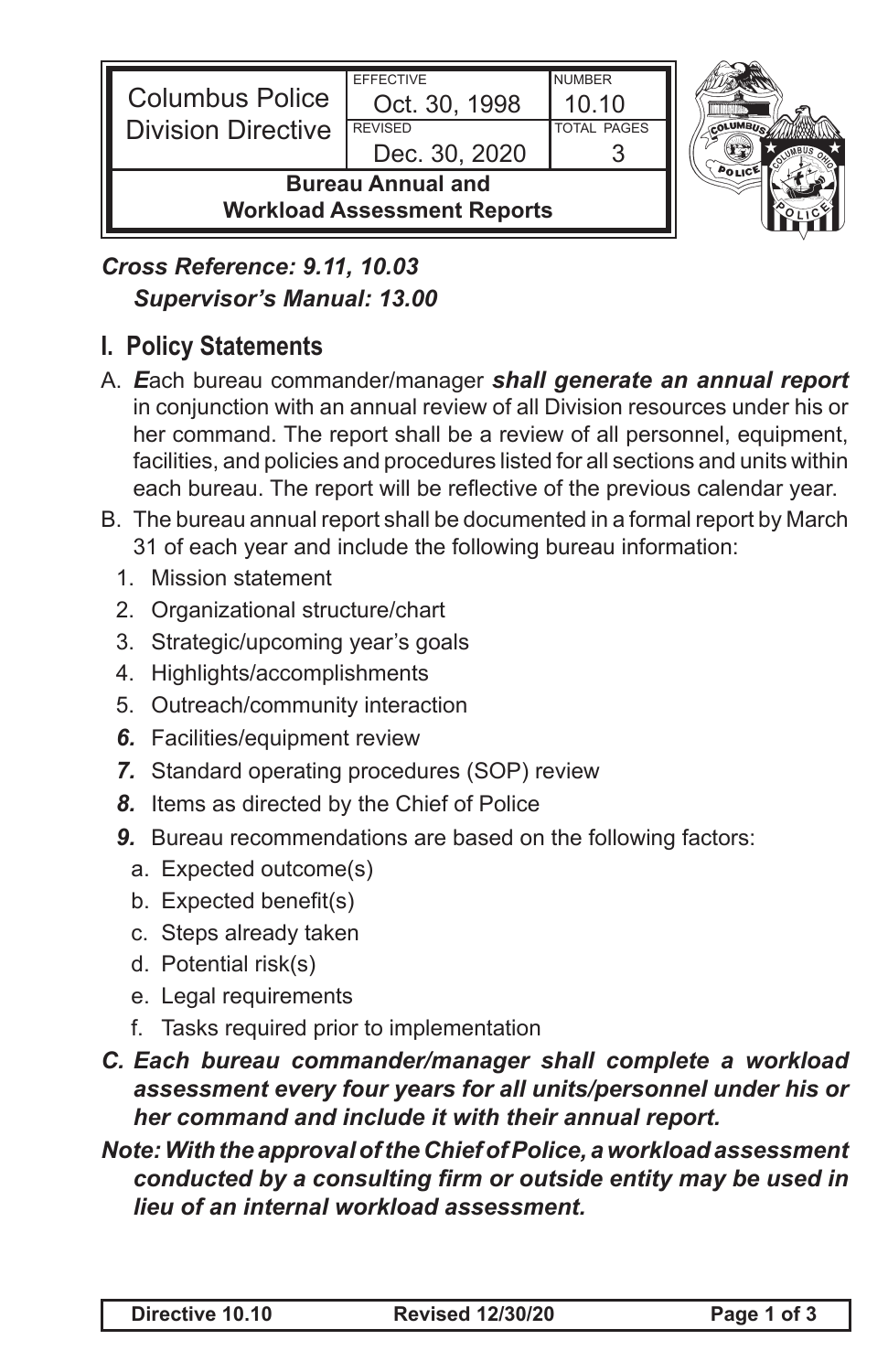# **II. Procedures**

- A. Bureau Commander/Manager
	- 1. Complete your bureau's annual report.
		- *a. Include a c*omplete*d* Facilities/Equipment Report, form A-10.115*.*
		- *b.* Complete a*n* SOP manual review. If major changes to the SOP manual are recommended, note those in the annual report.
	- *2*. Forward the bureau annual report both electronically and via a hard copy through the chain of command for approval.
	- *3. Complete a workload assessment report every four years for all units/personnel under your command, unless approved by the Chief of Police to use a workload assessment conducted by a consulting firm or outside agency.*
	- Note: The workload assessment ensures that Division personnel are appropriately allocated and deployed to serve the City's citizens, neighborhoods, and infrastructure.
		- **a.** The following information should be included in the workload assessment report:
			- *(1)* Current number of personnel in each unit
			- *(2)* Explain deviation from authorized personnel strength by unit
			- *(3)* Span of control
			- *(4)* Analysis of overtime usage (chart/graph)
			- *(5)* Analysis of total leave usage
			- *(6)* Changes affecting the workload over the past year
			- *(7)* Special events requiring a response, if applicable
		- *b. For* Patrol*,* obtain CAD data to analyze the following information by day, precinct, and shift*:*
			- *(1)* Total number of incidents *to include* self-initiated *runs* and calls for service (CFS)
			- *(2)* Total number of incidents/CFS by cruiser district
			- *(3)* Total number of runs for each cruiser
			- *(4)* Analysis of factors relat*ed* to dispatch times
			- *(5)* Response times
			- *(6)* Average time spent on CFS
			- *(7)* Average time spent on self-initiated incidents
			- *(8)* Priority 1 and 2 CFS
- B. Subdivision Deputy Chief
	- 1. By May 1, review and analyze *the* information forwarded by the bureau commanders/managers in their annual reports.